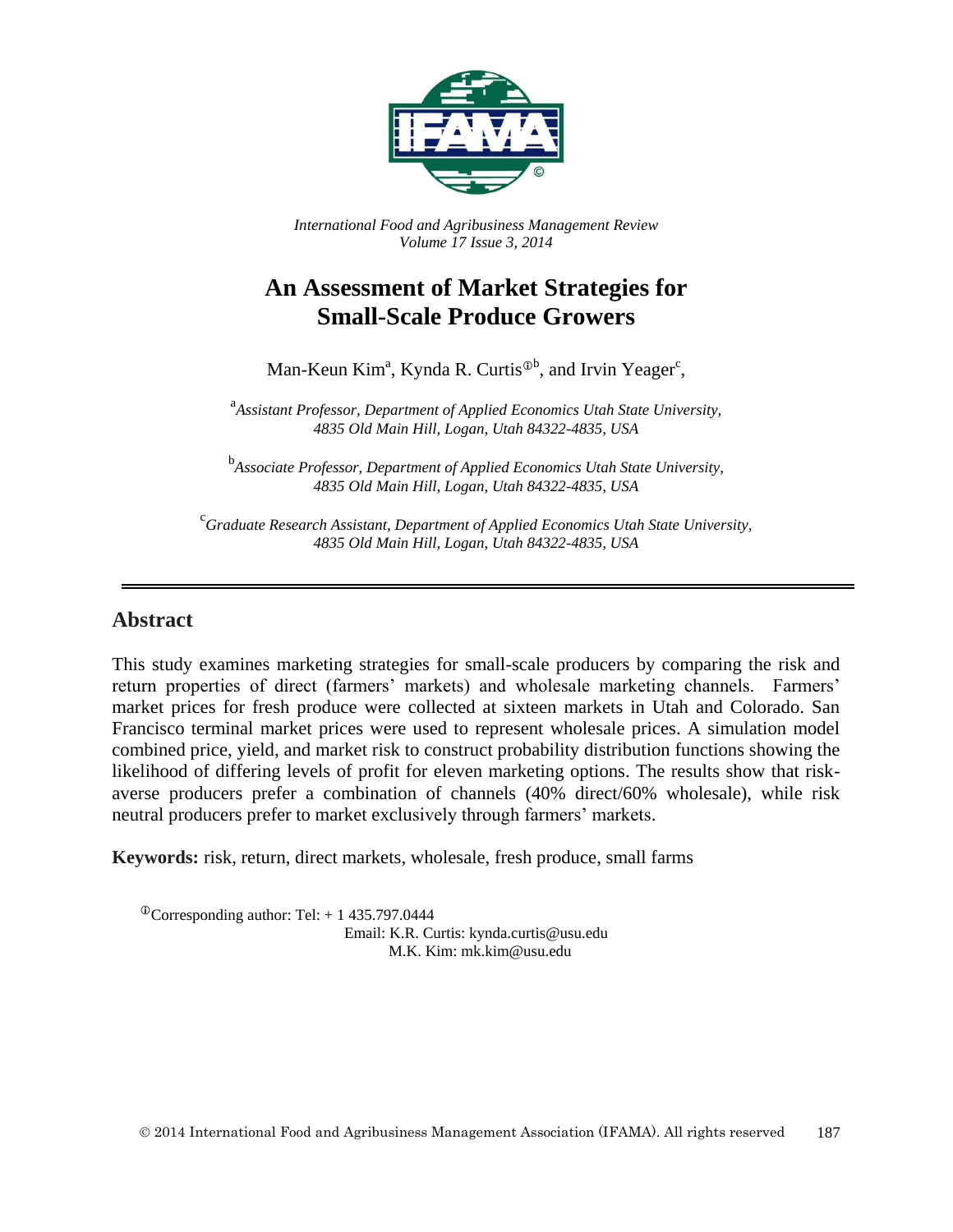#### **Introduction**

Direct marketing of fresh produce has greatly expanded in the U.S. as evidenced by the growth in the number of farmers' markets from 1755 in 1994 to over 8000 in 2013 (USDA 2014). The Intermountain West has seen some of the highest growth, where 38% of farmers' markets have been in existence less than five years. Although direct markets, such as farmers' markets provide local growers market access and premium pricing, their ability to sustain local production comes into question when an estimated 80% of producers earn \$5,000 or less per market season (Ragland and Tropp 2009).

Wholesale markets, a form of intermediate marketing where one or more middlemen is used (Hand 2010), are an established marketing channel in the U.S., accounting for 99.2% of all food purchases (Martinez et al. 2010). Locally-grown fresh produce, although typically associated with direct markets, is also sold through wholesale channels and available at restaurants and grocery retail outlets, such as Wal-Mart and Kroger<sup>1</sup>. Wholesale markets actually account for the majority of local produce revenues, but are supplied primarily by larger farms, defined by USDA as those grossing more than \$250,000 annually (Low and Vogel 2011). Through economies of scale, larger growers are able to provide quantities and pricing suitable for wholesalers looking to fill large grocery store and dining establishment orders. More recently, increased consumer demand for local foods has given smaller growers the opportunity to offer their produce to wholesale customers, looking to meet this demand. However, these markets also come with challenges, such as meeting quality and food safety requirements (Gunter et al. 2012). Wholesale markets are attractive to producers due to lower marketing costs, transparent pricing, and less expected risk overall. Choosing between direct markets and wholesale opportunities represent a complex decision for small-scale producers.

Choosing the level of involvement in wholesale and direct markets represents a strategic tradeoff between the higher pricing and revenue uncertainty of farmers' markets as compared to the more predictable, but lower revenues of wholesale markets. Involvement in both channels may serve as a risk management tool, allowing producers to optimize revenue and predictability to meet their needs. However, the preferred level of involvement in each channel with respect to risk and profit maximization will vary due to production capabilities and producer risk tolerance levels.

This study attempts to shed light on this question by using a simulation model based on prices received by fresh produce growers in the region and expected costs of utilizing farmers' market and wholesale channels. The simulation model incorporates non deterministic elements and allows a variety of situations to be considered by combining price, yield, and sales risk, to produce a large number of potential outcomes. These outcomes, summarized by a probability distribution, show the likelihood of differing levels of profit, and provide the framework for comparing marketing decisions. The results will provide insight in to marketing strategies and associated considerations for small-scale producers in the Intermountain West.

 $\overline{a}$ <sup>1</sup>Larger grocery chains, such as Wal-Mart, Kroger (Smiths in the West), and Supervalu have incorporated local foods into their long-term strategies. Wal-Mart plans to increase the share of locally grown produce to 9% in the US and 30% in Canada by 2015 and Supervalu buys between 25 and 40% of its produce from local suppliers.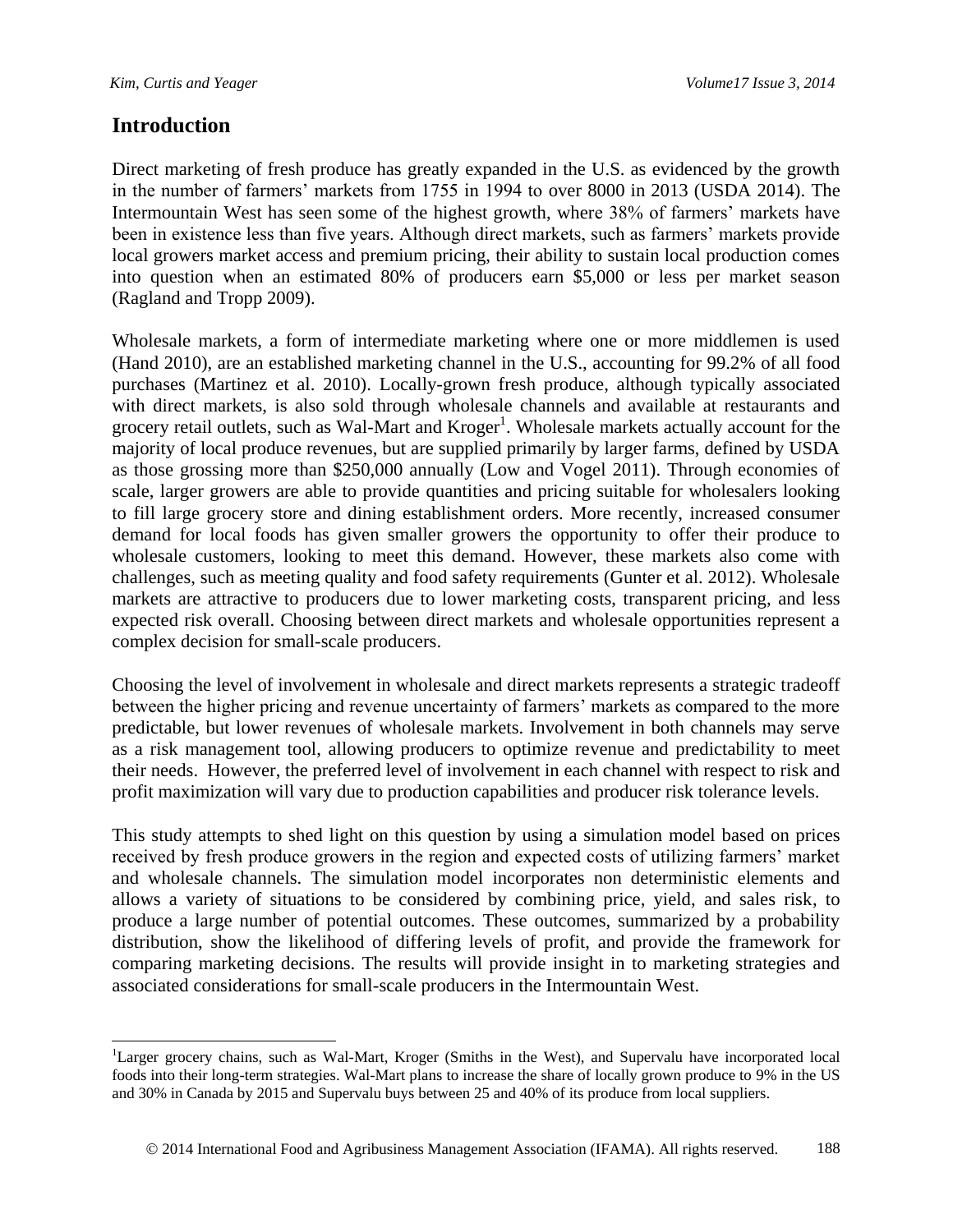### **Literature Review**

As Lev and Gwin (2010) conclude, the profitability of small-scale producers using direct markets, such as farmers' markets, is not well understood. Several studies discuss the potential profitability of using direct markets citing premiums for fresh produce and the need to produce a variety of high value or specialty crops (Kambara and Shelley 2002, Govindasamy et al. 2003, Kebede and Gan 1999, Conner et al. 2011). Other studies compare producer returns and potential profits between direct and other marketing channels. For example, Park and Lohr (2006) find that producers who diversify marketing channels (direct, direct to retail, and wholesale) or use a single channel (not limited to direct marketing) tend to have higher earnings relative to producers who overlook these marketing options. The study uses an econometric model analyzing the 2001 nationwide Organic Farm Research Foundation's survey data.

LeRoux et al. (2010) evaluate marketing channel options for small-scale producers in Central New York and compare price, sales volume, costs and market risk of alternative marketing channels. They conclude that a combination of different marketing channels is needed to increase overall performance. However, they do not provide a rigorous test or method to choose the marketing channel. Instead, they develop an index for labor required, sales volume and average profit of alternative marketing channels and calculate the weighted average to assist producer decision making.

Other studies use an estimated cost and return based approach to compare profitability potential across marketing channels, often limiting the analysis to either a point estimate or examine of several scenarios (sensitivity analysis) (Rayburn 2012). For example, Hardesty and Leff (2010) compare marketing costs and returns across alternative marketing channels. They found that wholesale was the most profitable marketing channel, while farmers' markets were the least profitable. The authors attributed this result, in part, to the low labor-to-revenue ratio in wholesale markets from savings in transportation, sales, and administration. The authors also found profits decreased by 53% with only a 20% decrease in produce sold when exclusively using farmers' markets, and thus, recommended their use as a marketing and risk management tool to sell surplus produce. Conversely, Ward et al. (2011) found that utilizing farmers' markets was more profitable than wholesale markets for producers utilizing high tunnels on one acre to produce a double crop of tomatoes and summer squash.

Donnell et al. (2011) through the analysis of five crops typically sold at farmers' markets confirmed that production and marketing risk are significant factors for direct marketers. They use sales levels of 50%, 75% and 100% of production to assess potential revenues. The results show that break-even prices were very sensitive to the amount sold. Finally, Gunter et al. (2012) examined the feasibility of small-scale production in Northern Colorado using three scenarios based on varying levels of investment in production, storage, and distribution. The first scenario, exclusively utilizing wholesale markets, was unsustainable based upon the first three years of production. The authors concluded that risk for each option varied due to differing levels of commitment to capital and labor.

While the comparison of asset risk and return properties is common when choosing financial investments, as well as in decisions-making regarding crop choice and land use in agriculture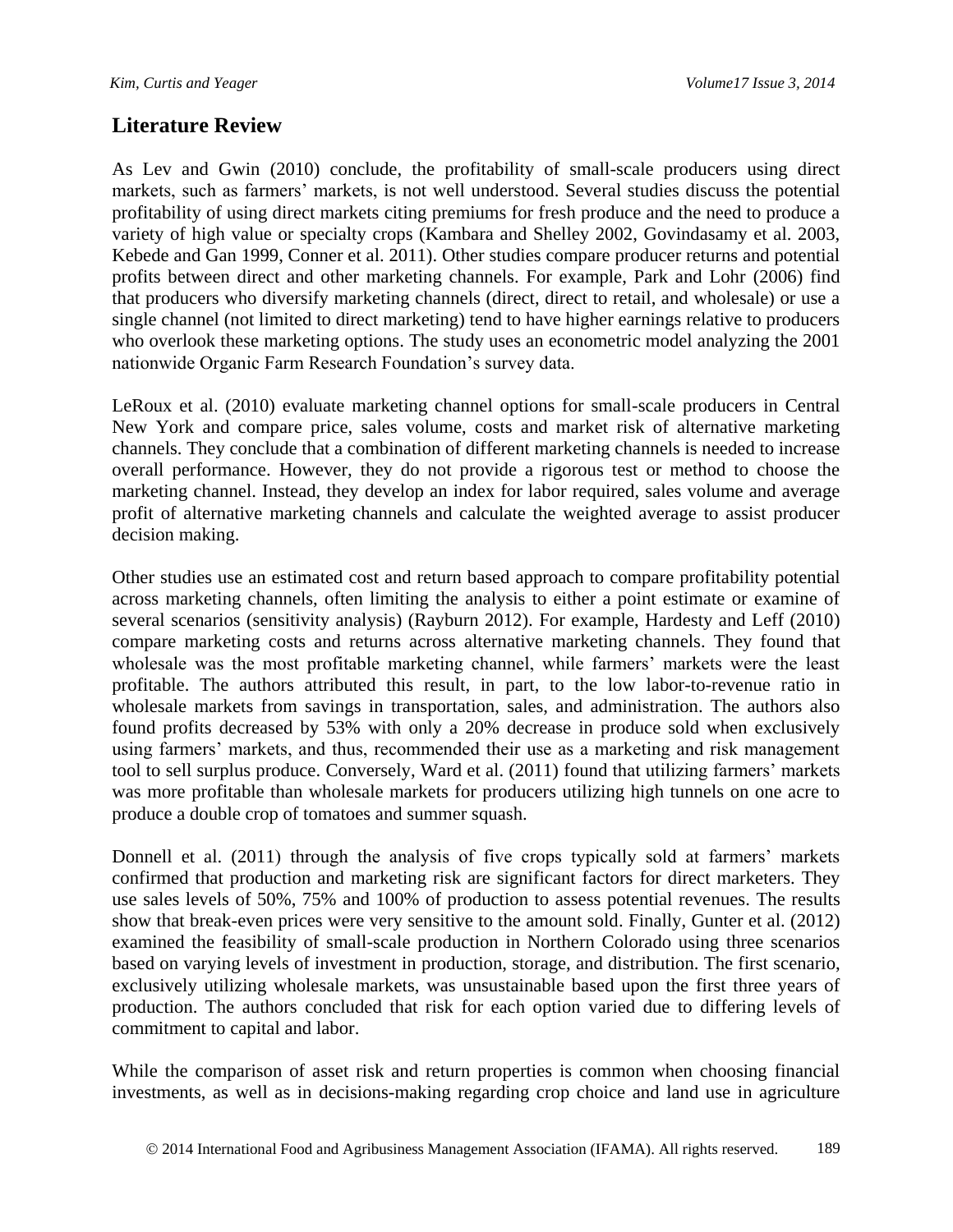(Bishop et al. 2010, Williams et al. 2010), this approach has yet to be used in in the published literature on direct market profitability. Risk, or the "exposure to a proposition in which one is uncertain" (Holton 2004, 22) is customary in agriculture due to continual political, economic, and social change, as well as exposure to weather and market variation. Studies by Lin et al. (1974) and Halter and Mason (1978) suggest that producers consider the additional risk they face and find that producers were generally risk averse by using Arrow-Pratt Absolute Risk Aversion Coefficients (ARAC). Harwood et al. (1999) discuss the various sources of risk in agriculture and state that, "Understanding risk is a starting point to help producers make good management choices in a situation where adversity and loss are possibilities" (p.2). Hence, when choosing the level of involvement in wholesale and direct markets, small-scale producers need to understand the risk involved, or the tradeoff of higher pricing, but uncertain sales in direct markets as compared to more predictable sales volumes, but lower pricing in wholesale markets.

Small-scale producers are often unfamiliar or uncertain about expanding their markets to include wholesale outlets. For example, Curtis et al. (2012) found that only 19% of the producers surveyed at farmers' market in Utah, Nevada, and Idaho also used wholesale markets. Hence, this study compares the risk and return properties of fresh produce sales through direct and wholesale marketing channels to provide an example and aid the producer decision-making process.

# **Methods**

 $\overline{a}$ 

Simulation models, which incorporate stochastic elements, are commonly used to assess production, market, and price risk in traditional agriculture (Richardson et al. 2007a, Richardson et al. 2007b, Watkins et al. 2008, Clark et al. 2010, Curtis et al. 2010). Simulation allows for a variety of situations to be considered by combining price, yield, and sales risk to produce a large number of outcomes. These outcomes, summarized by a probability distribution, show the likelihood of differing levels of profit, and provide the framework for comparing marketing decisions.

Stochastic variables are defined as variables the decision maker, in this case fresh produce marketers, cannot control (Richardson 2006). The simulation model considers yield, price received from farmers' markets and wholesale markets, and the level of sales at farmers' market as stochastic. Let *y* indicate produce yield and production (*qi*) is defined as follows:

1)  $\tilde{q}_i = a_i \tilde{y}_i$ ,

where *i* = subscript for produce,  $\tilde{q}_i$  = (stochastic) production of produce *i*,  $a_i$  = (fixed)<sup>2</sup> planted acreage for produce *i*, and  $\tilde{y}_i$  is the (stochastic) yield per acre for produce *i*. Note that the tilde

<sup>&</sup>lt;sup>2</sup>We assume that  $a_i = 0.2$  acres for each produce item, and thus  $\sum a_i = 1$  acre. It is based on the assumption that the producer does not currently have a contract with a wholesaler, i.e., has unknown demand for each produce item. Hence the producer will minimize production and marketing risk by growing a variety of products in the case of having to rely on farmers' markets exclusively (Conner et al. 2011).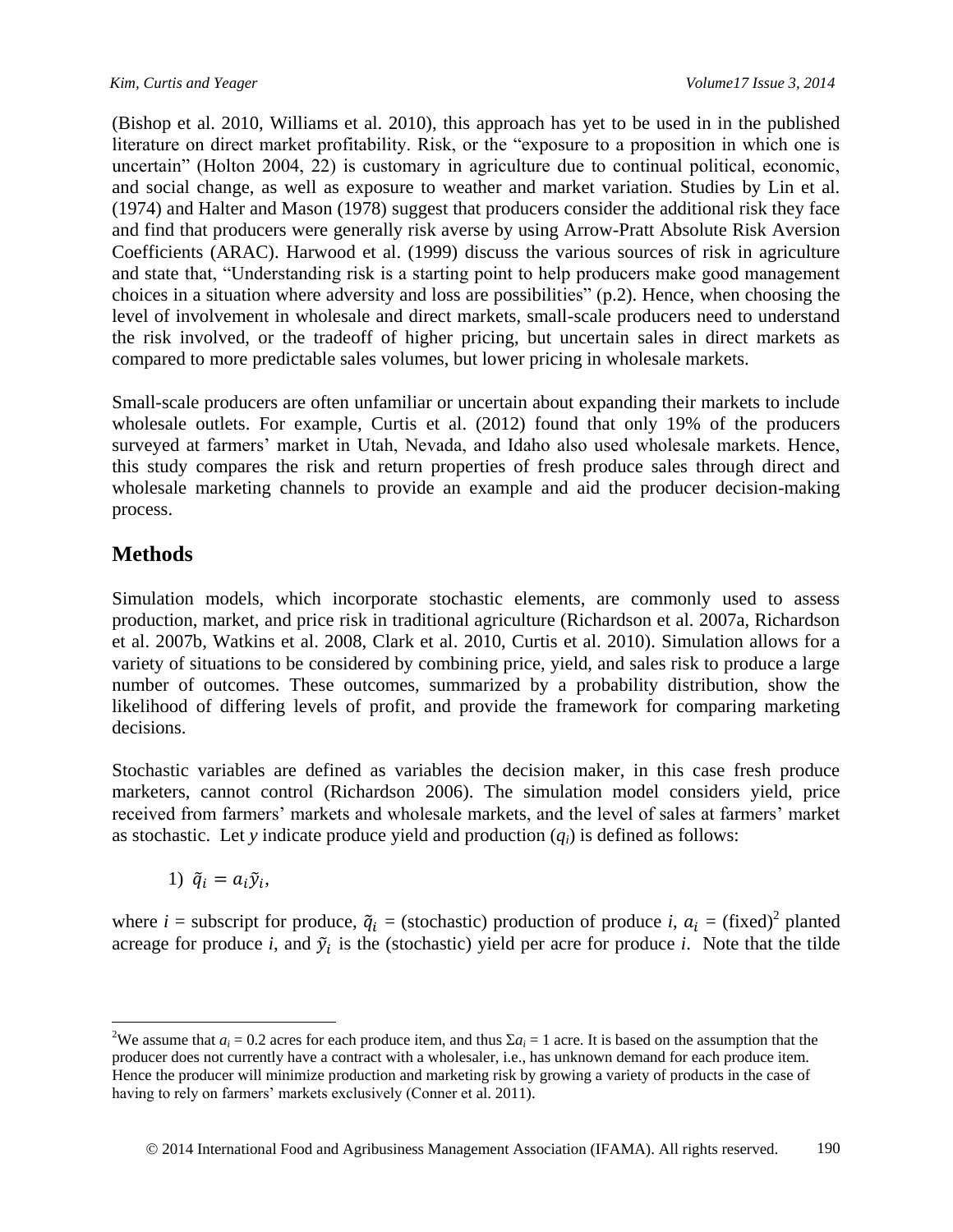on variables denotes stochastic variables. The producer can choose what level of involvement in each of the channels<sup>3</sup> (farmers' market or wholesale) and that decision can be written as:

2) 
$$
\tilde{s}_{i,FM} = \tilde{\theta} \alpha \tilde{q}_i
$$
 and  $\tilde{s}_{i,W} = (1 - \alpha) \tilde{q}_i$ ,

where  $\tilde{s}_i$  = the level of sales of *i*th produce in *j*th channel,  $j = FM$  and *W*;  $FM =$  farmers' market,  $W =$  wholesale, and  $\tilde{\theta}$  denotes the probability of the level of sales in farmers' market that is uncertain to the producer who decides the level of  $\alpha$  or marketing strategy where that is  $0 < \alpha <$ 1. When  $\alpha = 1$ , all the produce is marketed through farmers' markets and when  $\alpha = 0$ , the producer sells exclusively wholesale. The net return  $(\pi)$  from marketing is given by:

3) 
$$
\tilde{\pi} = \sum_j \sum_i \tilde{p}_{i,j} \cdot \tilde{s}_{i,j} - \sum_j M_j - C,
$$

where  $\tilde{\pi}$  = stochastic net return,  $\tilde{p}_{ij}$  = stochastic price of *i*th produce in *j*th channel,  $M_i$  = marketing cost in *j*th channel; subscript  $FM = \text{ farmers'}$  market,  $W = \text{whole sale, and } C =$ production and harvesting cost. Costs  $M_i$  and C are fixed as these costs can be readily recognized by farmers fairly accurately in advance and are expected to be somewhat similar for small producers.

Sales, price, and yield risk are incorporated into equation (3) by utilizing stochastic simulation by drawing random prices, yield, and the level of sales from given statistical distributions. Random prices used in equation (3) are generated as follows:

4) 
$$
\tilde{p}_{ij} = \bar{p}_{ij} + \tilde{v}_{ij}
$$
,

 $\overline{a}$ 

where  $\bar{p}_{ij}$  is the mean of the (historical) price of produce *i* and  $\tilde{v}_{ij}$  is the pure stochastic part or pure price disturbance<sup>4</sup>. The random disturbances,  $\tilde{v}_{ij}$ , in equation (4) are generated as correlation was found in prices (see Data Overview) and is treated as described in equation (5) established by Richardson et al. (2000) which allows for the prices to maintain a simultaneous price relationship where  $\varepsilon$ 's are independent disturbances from normal distributions with mean zero and standard deviation,  $\tilde{\varepsilon}$  id  $N(0, \sigma_s^2)$  from the historical data.  $\tilde{v}_{ij}$ 's are correlated disturbances and  $\rho$ 's are correlation coefficients.

 $3$ The marketing decision is normally made prior to harvest, as wholesale contracts and farmers' market booth applications must be completed in advance. Thus, the marketing decision is rigid, but not completely so as diverting produce sales to restaurants and/or local grocery outlets may be an option for some producers.

<sup>&</sup>lt;sup>4</sup>A chi-squared quantiles correlation test was performed to see whether  $\tilde{v}_{ij}$  in equation (4) and  $\tilde{w}_i$  in equation (5) are distributed multivariate normally. Test results indicate that both  $\tilde{v}_{ij}$  and  $\tilde{w}_i$  are multivariate normally distributed. Pvalues are 0.95 (price) and 0.84 (yield), respectively.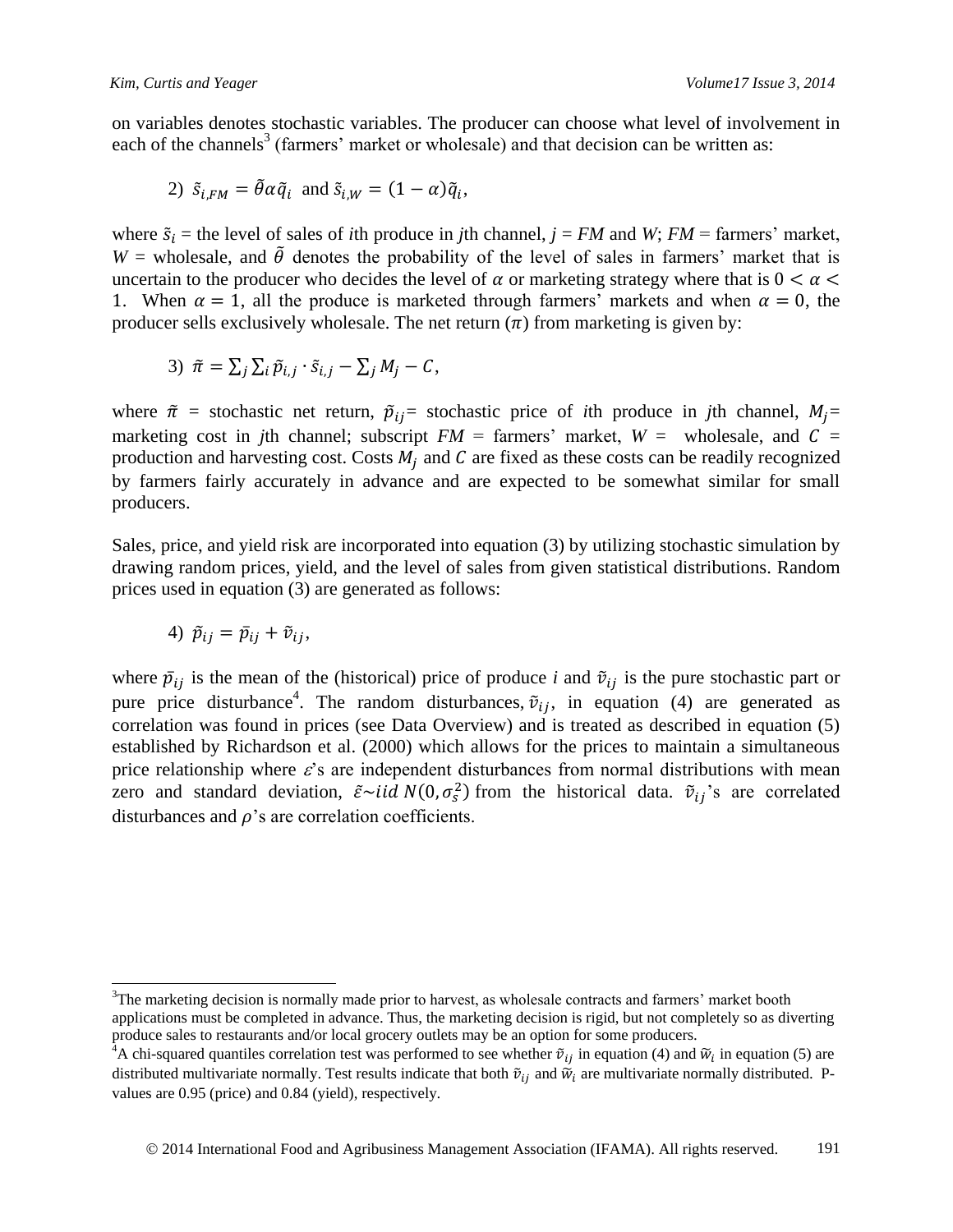$$
\begin{bmatrix}\n\tilde{v}_{1,FM} \\
\tilde{v}_{2,FM} \\
\vdots \\
\tilde{v}_{5,FM} \\
\tilde{v}_{2,W} \\
\vdots \\
\tilde{v}_{5,W}\n\end{bmatrix} = \begin{bmatrix}\n1 & \rho_{1FM,2FM} & \cdots & \rho_{1FM,5FM} & \rho_{1FM,1W} & \rho_{1FM,2W} & \cdots & \rho_{1FM,5W} \\
1 & \cdots & \rho_{2FM,5FM} & \rho_{2FM,1W} & \rho_{2FM,2W} & \cdots & \rho_{2FM,5W} \\
\vdots & \vdots & \vdots & \vdots & \vdots & \vdots \\
\tilde{v}_{5,FM} \\
\tilde{v}_{2,W} \\
\vdots \\
\tilde{v}_{5,W}\n\end{bmatrix} = \begin{bmatrix}\n1 & \rho_{1FM,2FM} & \cdots & \rho_{1FM,2W} & \rho_{1FM,2W} & \cdots & \rho_{1FM,5W} \\
1 & \cdots & \rho_{2FM,2W} & \cdots & \rho_{2FM,5W} \\
1 & \rho_{2W,2W} & \cdots & \rho_{2W,5W} \\
\vdots & \vdots & \ddots & \vdots \\
\tilde{v}_{5,W} \\
\vdots \\
\tilde{e}_{5,W}\n\end{bmatrix}
$$

The GRKS distribution<sup>5</sup> which allows simulation with limited data (Richardson, 2006; Evans and Stalmann, 2006) will be assumed for the level of farmers' market sales,  $\tilde{\theta}$ , in equation (2). Partially based on the approach used by Donnell et al. (2011), we presume the level of sales is a minimum of 25%, a maximum 75%, with an average of 50%, or  $\tilde{\theta} \sim GRKS(min, avg, max)$ .

The yield,  $\tilde{y}_i$ , in equation (1) is simulated using historical data in similar fashion with prices. The stochastic yield is generated using the following equation:

$$
6) \quad \tilde{y}_i = \bar{y}_i + \widetilde{w}_i,
$$

Where  $\bar{y}_i$  is the mean of the yield and  $\tilde{w}_i$  is the disturbance. Like the stochastic prices, all of the random disturbances,  $\widetilde{w}_i$ , in equation (6) are generated considering correlation among yields such that:

$$
7) \begin{bmatrix} \widetilde{w}_1 \\ \widetilde{w}_2 \\ \vdots \\ \widetilde{w}_5 \end{bmatrix} = \begin{bmatrix} 1 & \rho_{12} & \cdots & \rho_{15} \\ & 1 & \cdots & \rho_{25} \\ & & \ddots & \vdots \\ & & & 1 \end{bmatrix} \begin{bmatrix} \widetilde{\mu}_1 \\ \widetilde{\mu}_2 \\ \vdots \\ \widetilde{\mu}_5 \end{bmatrix},
$$

where  $\mu$ 's are independent disturbances from normal distributions with mean zero and standard deviation,  $\tilde{\mu} \sim i i d \; N(0, \sigma_u^2)$  from the historical yield data.

The producer is given the choice of involvement level in each market channel. This study uses eleven representative options to choose from where  $\alpha$  is the decision variable in this practice  $(0 < \alpha < 1).$ 

M1. All to farmers' market, i.e.,  $\alpha = 1$ 

 $\overline{a}$ 

- M2. 90% to farmers' market, 10% to wholesale, i.e.,  $\alpha = 0.9$
- M3. 80% to farmers' market, 20% to wholesale, i.e.,  $\alpha = 0.8$
- $\blacksquare$  M4. 70% to farmers' market, 30% to wholesale, i.e.,  $\alpha = 0.7$

<sup>&</sup>lt;sup>5</sup>The GRKS (Gray, Richardson, Klose and Schumann) distribution is similar to triangular distribution. It was developed to simulate "subjective probability distribution" with minimal data (Richardson 2006, 5-3). The GRKS distribution has the following useful properties: 50% of observations are less than the midpoint; 95% of the simulated values are between the minimum and the maximum; 2.2% of the simulated values are less than the minimum and more than maximum (Evans and Stallmann 2006, pp.175).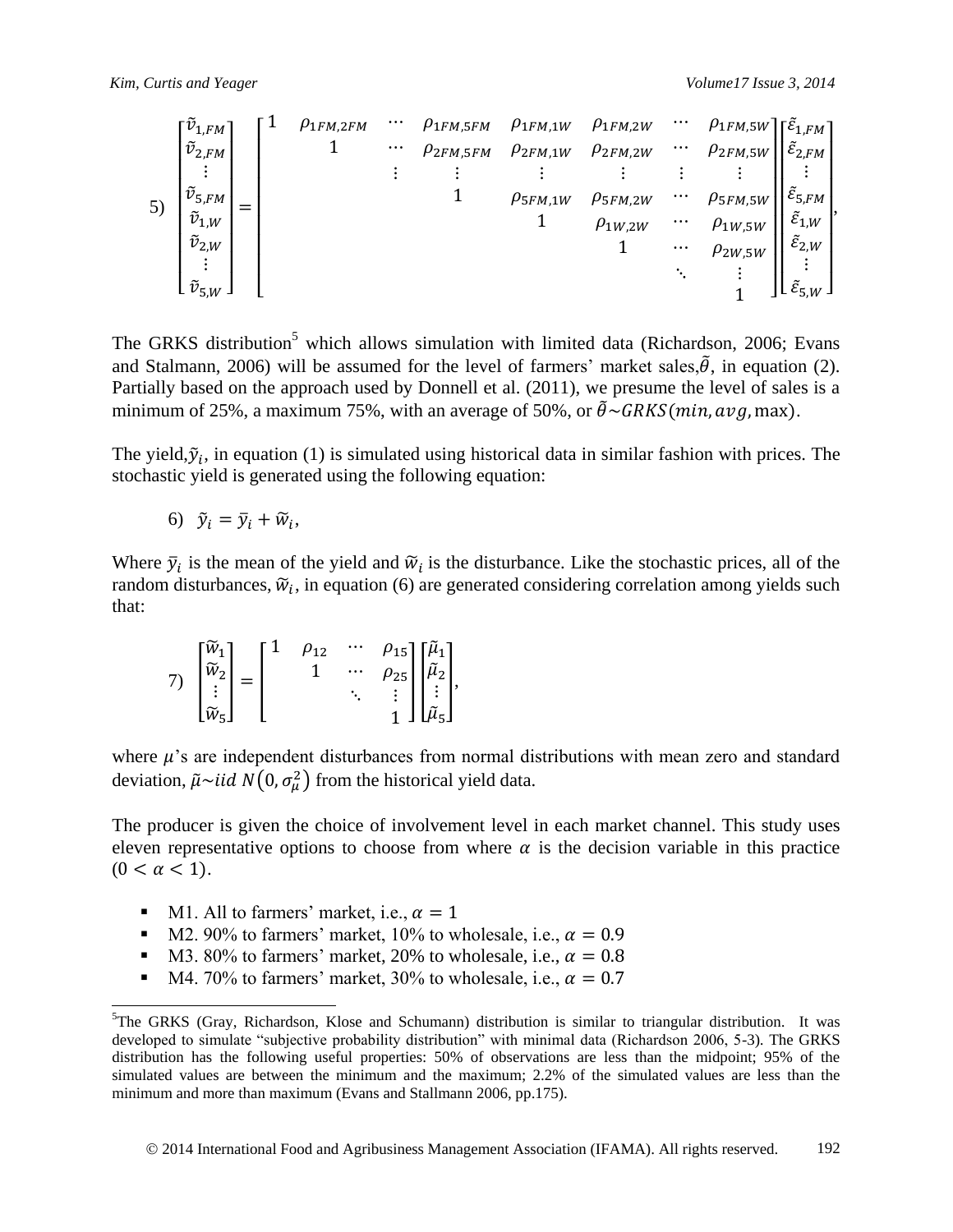- $\blacksquare$  M5. 60% to farmers' market, 40% to wholesale, i.e.,  $\alpha = 0.6$
- M6. 50% to farmers' market, 50% to wholesale, i.e.,  $\alpha = 0.5$
- M7. 40% to farmers' market, 60% to wholesale, i.e.,  $\alpha = 0.4$
- M8. 30% to farmers' market, 70% to wholesale, i.e.,  $\alpha = 0.3$
- M9. 20% to farmers' market, 80% to wholesale, i.e.,  $\alpha = 0.2$
- M10. 10% to farmers' market, 90% to wholesale, i.e.,  $\alpha = 0.1$
- $\blacksquare$  M11. All to wholesale, i.e.,  $\alpha = 0$ .

#### **Data Overview**

Farmers' market produce prices were collected during the regular season (June to September) 2011 in Utah and Colorado by Utah State University and Colorado State University Cooperative Extension. Five produce items were selected for analysis based on the price availability and consistency of a like product: tomatoes, cucumbers, green peppers, potatoes, and summer squash. Yield data for the five products were provided by USDA NASS<sup>6</sup>. Terminal market prices provided by USDA NASS over the same time period were used as representative wholesale prices as local data were unavailable.

Cost of production data for each item was taken from various studies (Carlson et al. 2008, Mayberry 2000, Molinar et al. 2005, Rutgers University 2008, and Stoddard et al. 2007). Table 1 provides descriptive statistics for each produce item including mean yield in hundred-weight per acre (cwt), standard deviation, and the minimum and maximum yield per acre. It should be noted that each item has similar coefficient of variations (CV) suggesting somewhat similar production risk for each item although green peppers are somewhat higher than the others and show a relatively large range of production yield.

|          | Tomatoes | <b>Cucumbers</b> | Squash | <b>Potatoes</b> | <b>Green Peppers</b> |  |  |
|----------|----------|------------------|--------|-----------------|----------------------|--|--|
| Mean     | 295.50   | 189.77           | 147.55 | 374.25          | 295.43               |  |  |
| Std. Dev | 14.14    | 11.60            | 7.82   | 21.10           | 20.28                |  |  |
| $CV(\%)$ | 4.79     | 6.11             | 5.30   | 5.64            | 6.87                 |  |  |
| Min      | 268.00   | 171.81           | 136.40 | 335.97          | 257.00               |  |  |
| Median   | 299.00   | 190.03           | 146.90 | 382.30          | 297.00               |  |  |
| Max      | 311.00   | 208.57           | 160.44 | 403.85          | 329.00               |  |  |

**Table 1.** Yield statistics (cwt/acre)

 $\overline{a}$ 

Figure 1 displays historical yield data demonstration the consistent production yields across time with green peppers and potatoes showing a slight upward trend. Figure 2 displays the average weekly prices for the five produce items for both the wholesale and farmers' market channels. Farmers' market prices are typically more variable, especially for cucumbers and tomatoes.

 $6$ Yield data used in the analysis are aggregated at the state level which may underestimate the true yield risk for an individual producer.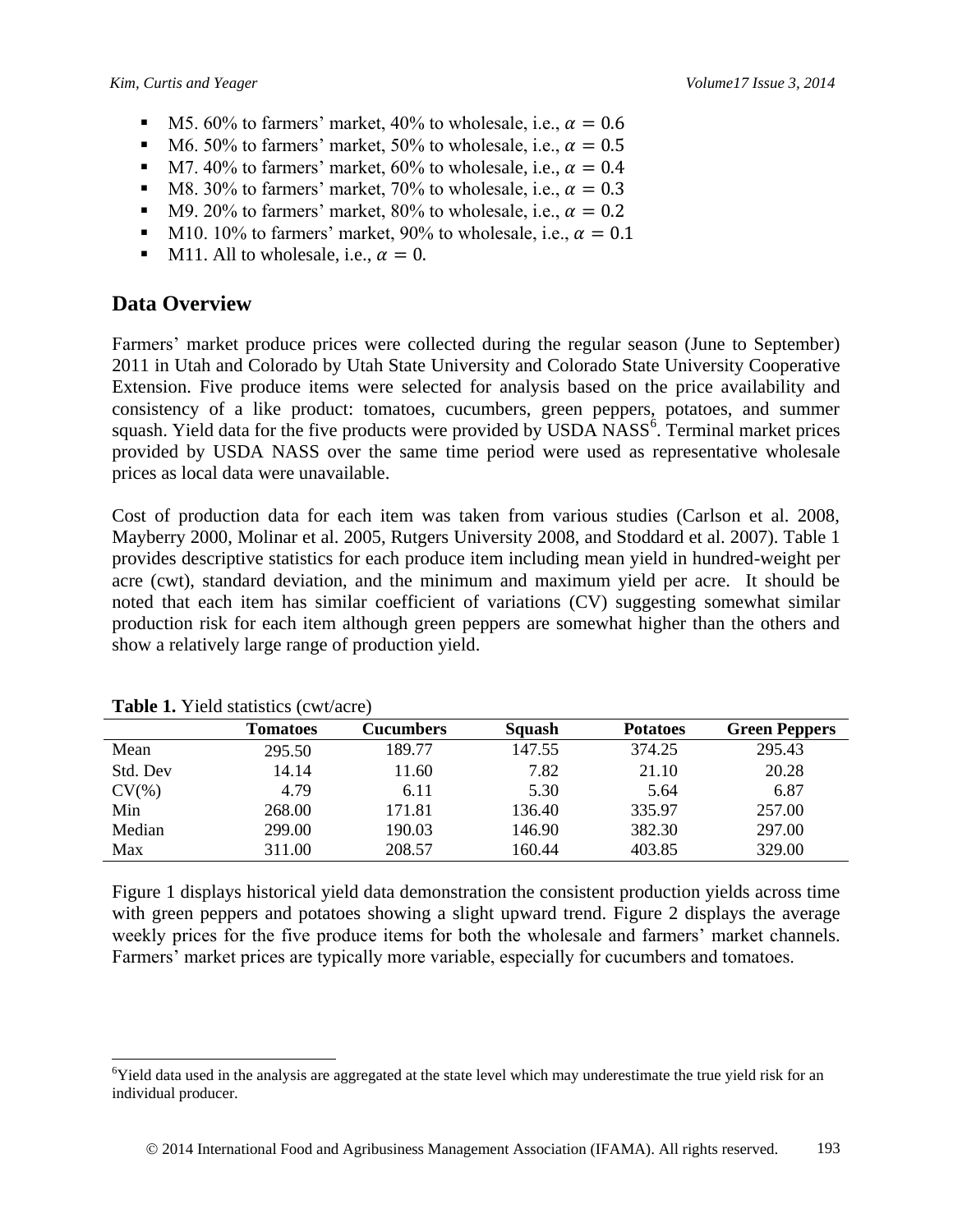



**Figure 1**. Historical yields 1998-2011 (cwt/acre)

Table 2 describes marketing costs associated with each channel. Marketing costs were based on those reported by fresh producer growers in Utah in a survey conducted in 2011. Costs taken into account were markets fees, labor, transportation, and other inputs. It should be noted that the higher costs to market at farmers' markets as compared to wholesale markets represents an important consideration for producers.

|              | <b>Farmers' Market</b> | Wholesale |
|--------------|------------------------|-----------|
| Labor        | 2,560                  | 320       |
| Fuel         | 250                    | 250       |
| Tables       | 150                    |           |
| <b>Signs</b> | 50                     |           |
| Marketing    | 225                    | 200       |
| Containers   | 150                    | 150       |
| Total        | 3,385                  | 920       |

**Table 2.** Marketing costs by channel (\$)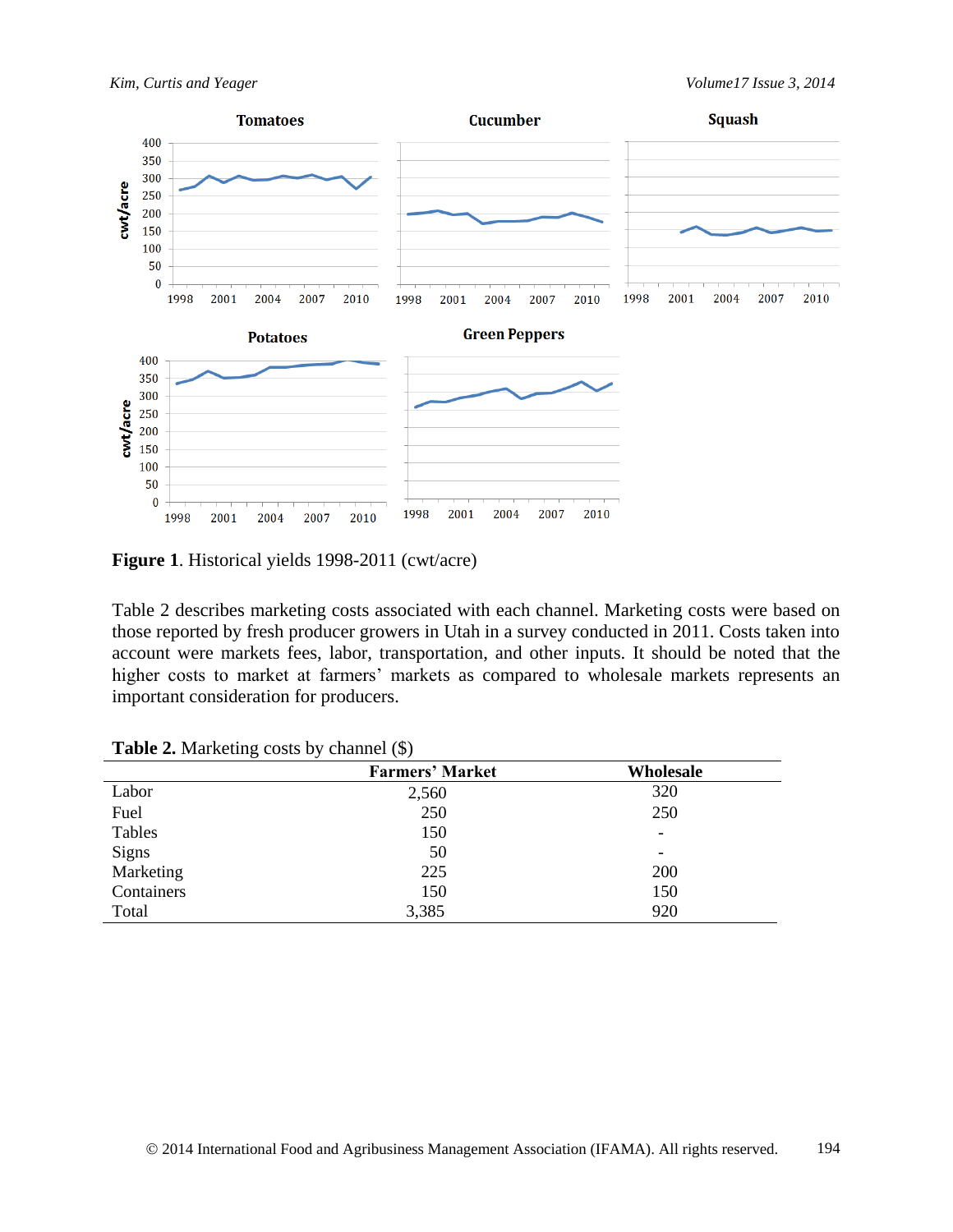

**Figure 2.** Farmers' market and wholesale produce prices

The coefficient of variation of price for each produce item by market was found. An important part of the decision making process for producers is understanding the variability in prices at each market, as it indicates of how well income can be predicted. Figure 3 shows price variability and as expected, price variation was greater for farmers' markets for three items, with tomatoes and cucumbers particularly high.



**Figure 3.** Coefficient of variation in price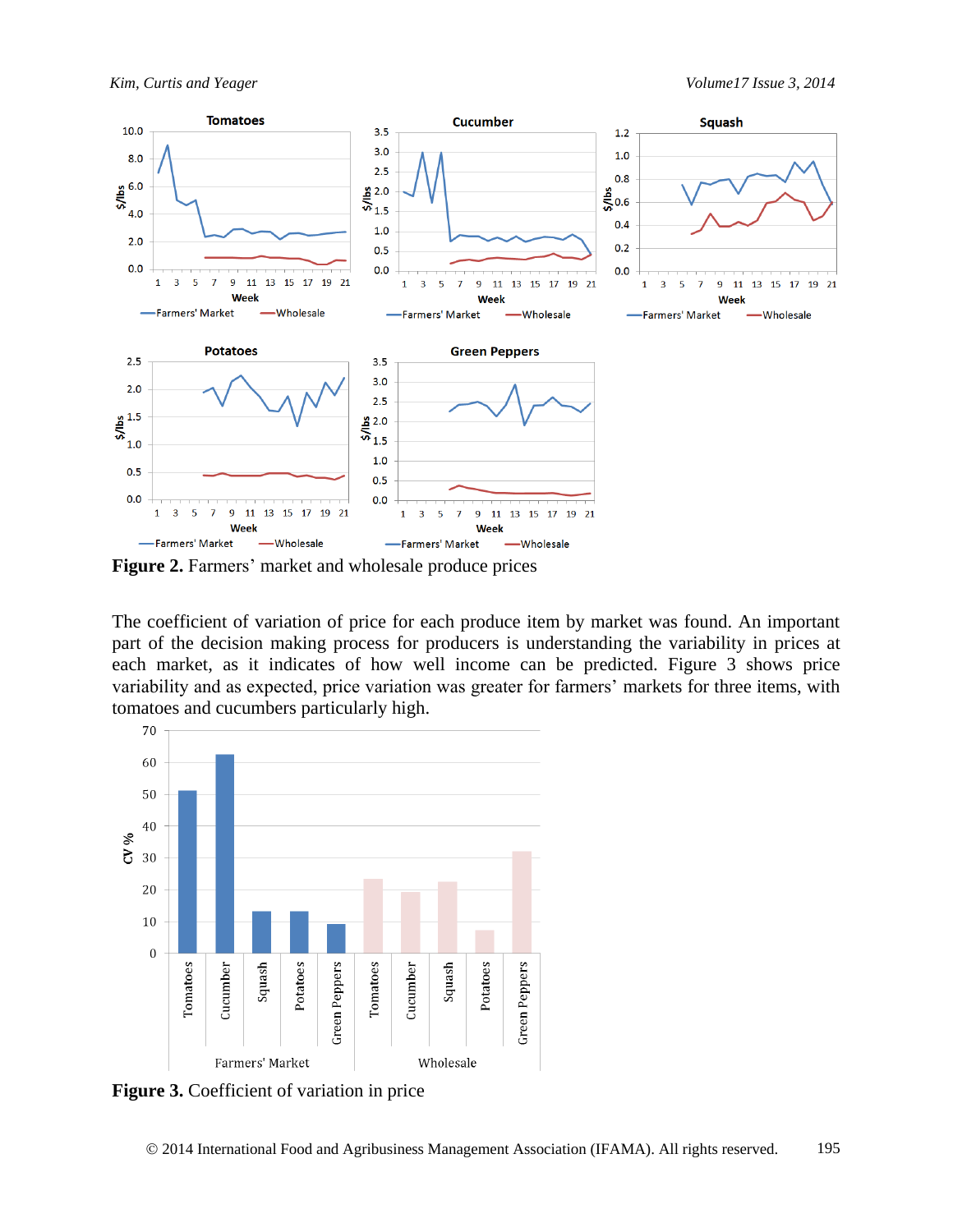The higher variability suggests less predictable revenues for producers, but a higher profit ceiling. Wholesale produce prices, which generally have lower CV's, may offer producers more stable revenues. The level of involvement in each market represents an important tradeoff as producers have different attitudes toward risk, preferences, and resources. The following section will address level of involvement based on producer attitudes toward risk.

### **Results and Discussion**

All stochastic variables were simulated 1000 times to compute the net return in equation (3) and generate the probability distribution function (PDF) for the net return (Figure 4 and Table 3) . Although a simple visual comparison of marketing strategies found in Figure 4 would provide producers with a readable answer, Table 3 provides insight into the consequences of each decision, for example, M1 which has the highest mean profit also has the largest simulated loss (minimum).

The comparison of mean net returns for each strategy does not include the risk or variability in net returns. Ranking risky alternatives can be done in several ways, such as comparing standard deviations, maximin, certainty equivalences (Hardaker 2000), or applying stochastic dominance (Meyer 1977). Stochastic efficiency with respect to a function (SERF) approach was chosen based on discussions in Hardaker et al. (2004), which is superior to other approaches as it allows for a comparison of all the alternatives simultaneously. SERF ranks risky alternatives in terms of certainty equivalents<sup>7</sup> (CE) for a specified range of risk aversion coefficients with a predetermined utility function based on the following rules:

8)  $F(\pi)$  preferred to  $G(\pi)$  at *ARAC* if  $CE_F > CE_G$ .  $F(\pi)$  indifferent to  $G(\pi)$  at *ARAC* if  $CE_F = CE_G$ , or  $G(\pi)$  preferred to  $F(\pi)$  at *ARAC* if  $CE_F < CE_G$ ,

where  $F(\pi)$  and  $G(\pi)$  are cumulative distribution functions (CDF) of net returns from two risky alternatives, *CE* indicates the certainty equivalences, and *ARAC* is the *absolute risk aversion coefficient* assuming a negative exponential utility function<sup>8</sup> (Figure 4).

calculated as  $CE(\pi, ARAC) = \ln\left[\frac{1}{n}\right]$  $\frac{1}{n}\sum \exp(-ARAC \cdot \pi_i)$  $\frac{1}{ARAC}$  (Hardaker et al. 2004, pp. 257, eq (3)).

 $\overline{a}$ <sup>7</sup>Certainty Equivalent (CE) is the value someone would accept rather than taking a chance on a higher, but uncertain return (Varian 1992).

<sup>&</sup>lt;sup>8</sup> Negative exponential utility function is given by  $U(\pi) = 1 - \exp(-ARAC \cdot \pi)$ , where  $ARAC > 0$  (Hardaker et al. 2004, p.103). Negative exponential utility function exhibits constant absolute risk aversion (CARA), which is given by ARAC. This function has been used extensively in decision analysis. Note that this function can be estimated from a single CE, and it is particularly useful in analysis where the distribution of returns is normal (Hardaker et al. 2004, p.103). The certainty equivalent (CE) of a risky prospect is the sure sum with the same utility as the expected utility of the prospect. In other words the CE over risk aversion coefficient is given by  $CE(\pi, ARAC)$  =  $U^{-1}(\pi, ARAC)$ . The CE depends on the type of utility function. The CE for negative exponential utility function is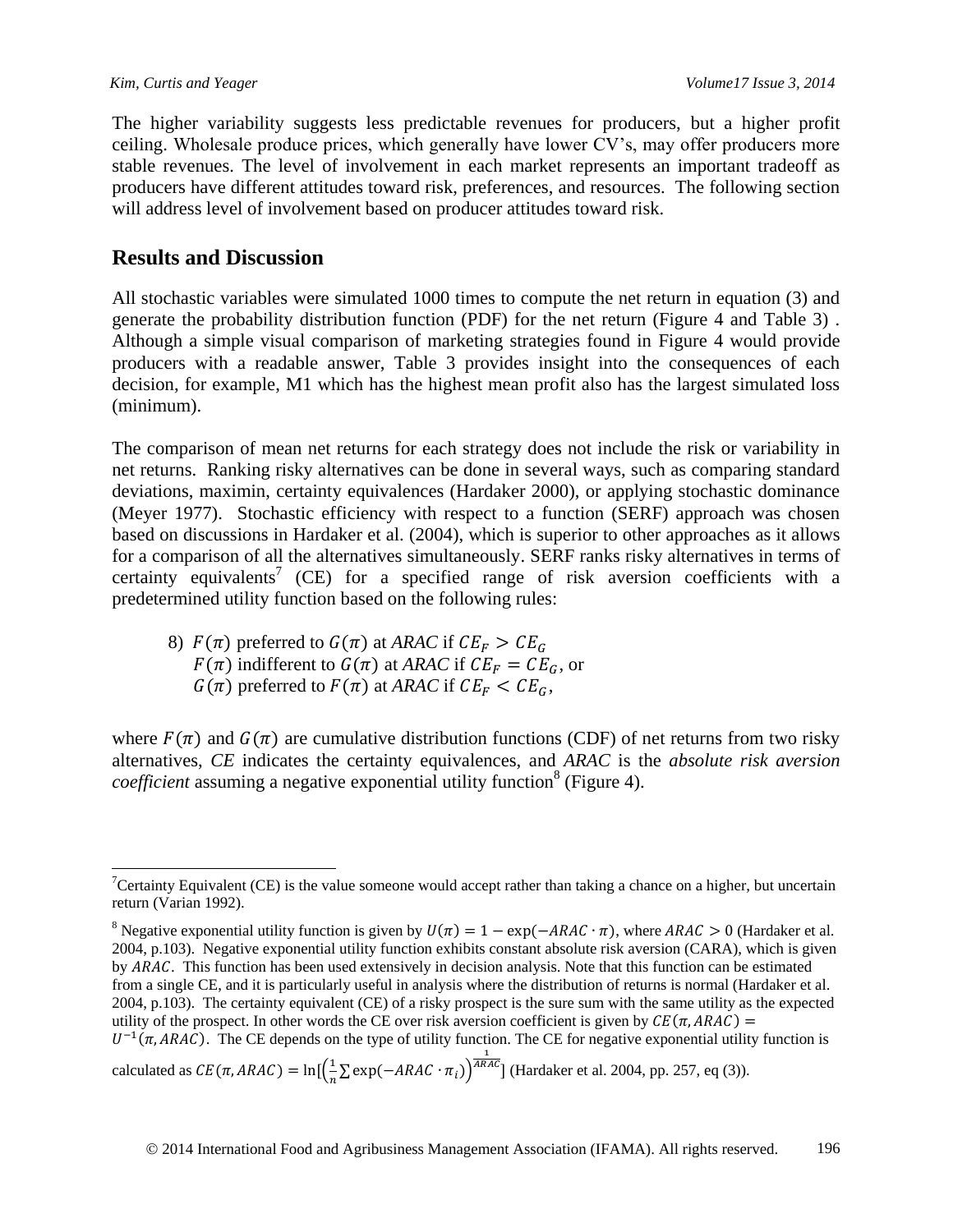

**Figure 4.** Simulated net returns probability density function

**Note.** Vertical axis (not presented with numbers) is the probability and the area under the PDF presents the probability of the interval of net returns. Mathematically,  $Pr[a \leq net$  return  $\leq b] = \int_{a}^{b} f(x)$  $\int_a^b f(x) dx$ . Roughly speaking, the average net return is found around the peak of the distribution and the variance is represented by the spread of the distribution. For example, M1 has a high average net return ( $\approx$  \$20k) and a large variance of the net return, i.e., high risk, while M11 has a low average net return ( $\approx$  \$5k) and a low variance of the net return, i.e., low risk.

|  | <b>Table 3.</b> Summary of net returns from simulation (\$/acre) |  |  |  |
|--|------------------------------------------------------------------|--|--|--|
|--|------------------------------------------------------------------|--|--|--|

|                                         | <b>Mean</b> | Std. Dev. | CV(%) | Min      | <b>Max</b> |
|-----------------------------------------|-------------|-----------|-------|----------|------------|
| M1. All to Farmers' Market (FM)         | 18,954      | 8,727     | 46.0  | $-4,936$ | 50,690     |
| $M2.90$ to FM and 10 to W               | 17,409      | 7,851     | 45.1  | $-3,899$ | 45,690     |
| $M3.80$ to FM and 20 to W               | 15,865      | 6,997     | 44.0  | $-2,863$ | 40,691     |
| $M4$ , 70 to FM and 30 to W             | 14,320      | 6,105     | 43.0  | $-1,827$ | 35,692     |
| $M5$ , 60 to FM and 40 to W             | 12,775      | 5,238     | 41.0  | $-790$   | 30,693     |
| M <sub>6</sub> $50$ to FM and $50$ to W | 11,230      | 4,376     | 39.0  | 246      | 25,694     |
| $M7.40$ to FM and 60 to W               | 9,685       | 3,525     | 36.4  | 1,283    | 21,300     |
| M8. 30 to FM and 70 to W                | 8,140       | 2,694     | 33.1  | 1,823    | 17,174     |
| $M9.20$ to FM and 80 to W               | 6,595       | 1,911     | 29.0  | 2,044    | 13,429     |
| M10. 10 to FM and 90 to W               | 5,050       | 1,267     | 25.1  | 1,470    | 10,470     |
| M11. All to Wholesale (W)               | 3,505       | 1,057     | 30.2  | 164      | 7,512      |

**Note.** Numbers in M1 – M11 represent the percentage of produce to each marketing channel, for example, M2. 90 to FM and 10 to W indicates that farmers ship 90% of their produces to farmers' markets and 10% to wholesalers. Numbers in Mean, Std. Dev., Min, and Max are net returns in \$/acre. CV is the coefficient of variation of net returns in %.

When *ARAC* = 0, the decision maker is risk neutral and higher values of *ARAC* imply risk averse decision makers. We select relative risk aversion coefficients from 0 to 3 as suggested in Anderson and Dillon (1992) and convert the absolute risk aversion coefficients using standard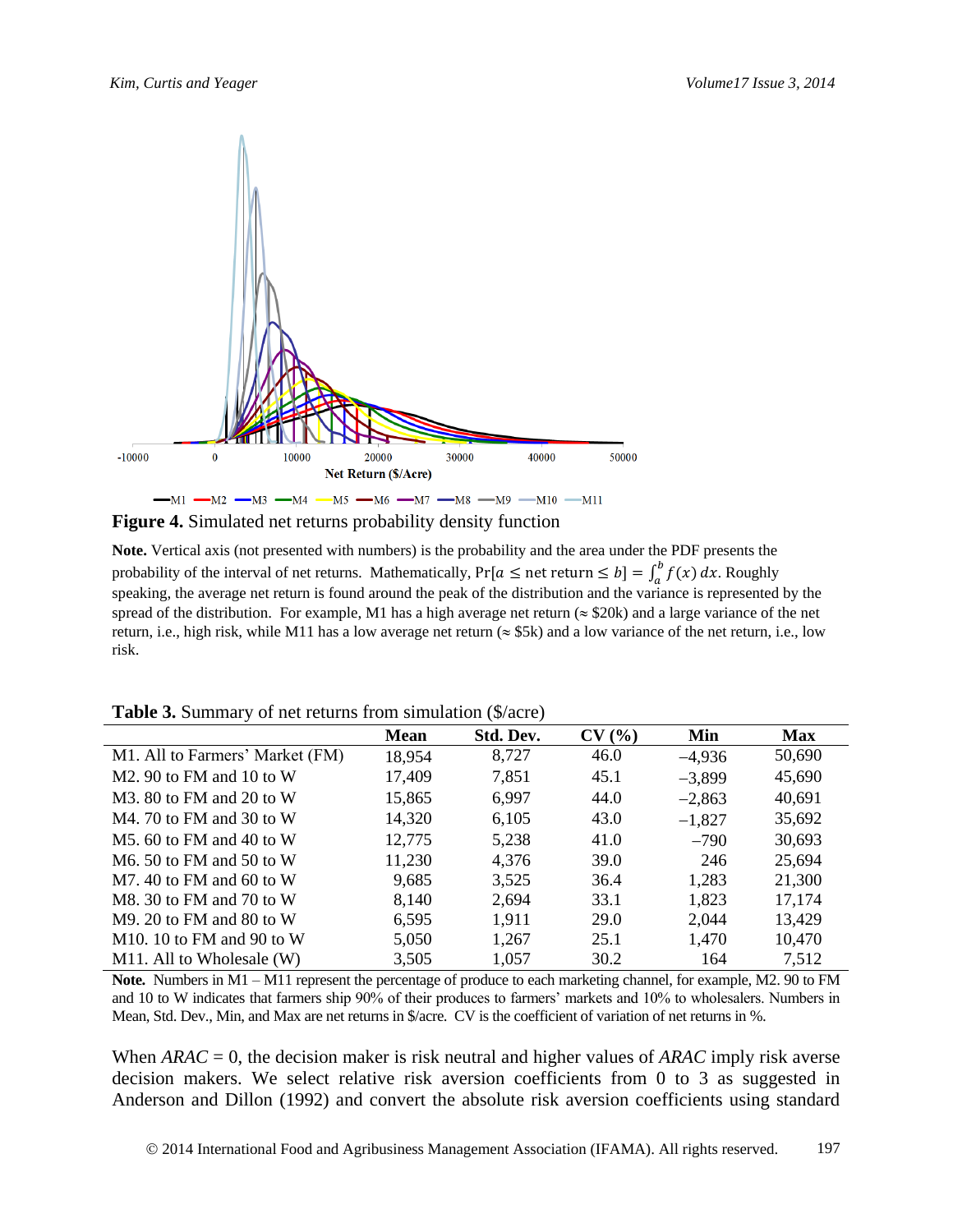deviation of net return as suggested in McCarl and Bessler (1989), ranging from 0 to  $0.00114^9$ . In other words, an *ARAC* greater than 0.00114 indicates the decision maker is very risk averse (Figure 5).

Using *CE* in equation (8), each strategy appeals to producers on risk preference. A risk neutral producer (*ARAC* = 0) would prefer M1 (all to farmers' markets) which has the highest *CE*, while an extremely risk averse producer would be expected to prefer strategy M7 or M8. It should be noted that other marketing strategies used depend on producer attitudes toward risk (Figure 4). Based on the results, the M11 strategy, marketing solely wholesale is a poor option for any producer (Figure 5). M2, marketing 90% to farmers' markets, has appeal to risk neutral producers, but not for risk averse producers $^{10}$ .



**Figure 5.** Stochastic Efficiency with Respect to a Function (SERF)

**Note.** 1.The vertical axis represents the certainty equivalent (CE) and the horizontal axis the absolute risk aversion coefficient (ARAC). The CE is the amount of money producers would accept rather than taking a chance on higher but uncertain net return. The CE varies over the producer's ARAC.

2. In the graph, the producer prefers the higher CE, for example, when ARAC = 0 (risk neutral), M1 (black line) is most preferred because it has the highest CE. When  $ARAC = 0.001$  (risk averse), M1 is least preferred because it has the lowest CE.

3. SERF graphs are generated assuming negative exponential utility such that

$$
CE(\pi, ARAC) = \ln\left(\frac{1}{n}\sum \exp(-ARAC \cdot \pi_i)\right)^{\frac{1}{ARAC}}
$$

 $\overline{a}$ 

<sup>&</sup>lt;sup>9</sup>Upper bound of ARAC, 0.00114 is determined based on equation (18) in McCarl and Bessler (1989), which is given by ARAC  $\leq$  5.14/St Dev of net return. An average of the standard deviation of net returns from all eleven marketing strategies is used.

 $10$ The analysis here focuses on small farms where the farm operator may have off-farm employment. Off-farm employment and income is likely to affect their attitude towards risk (producers' ARAC) and the time available for marketing farm products.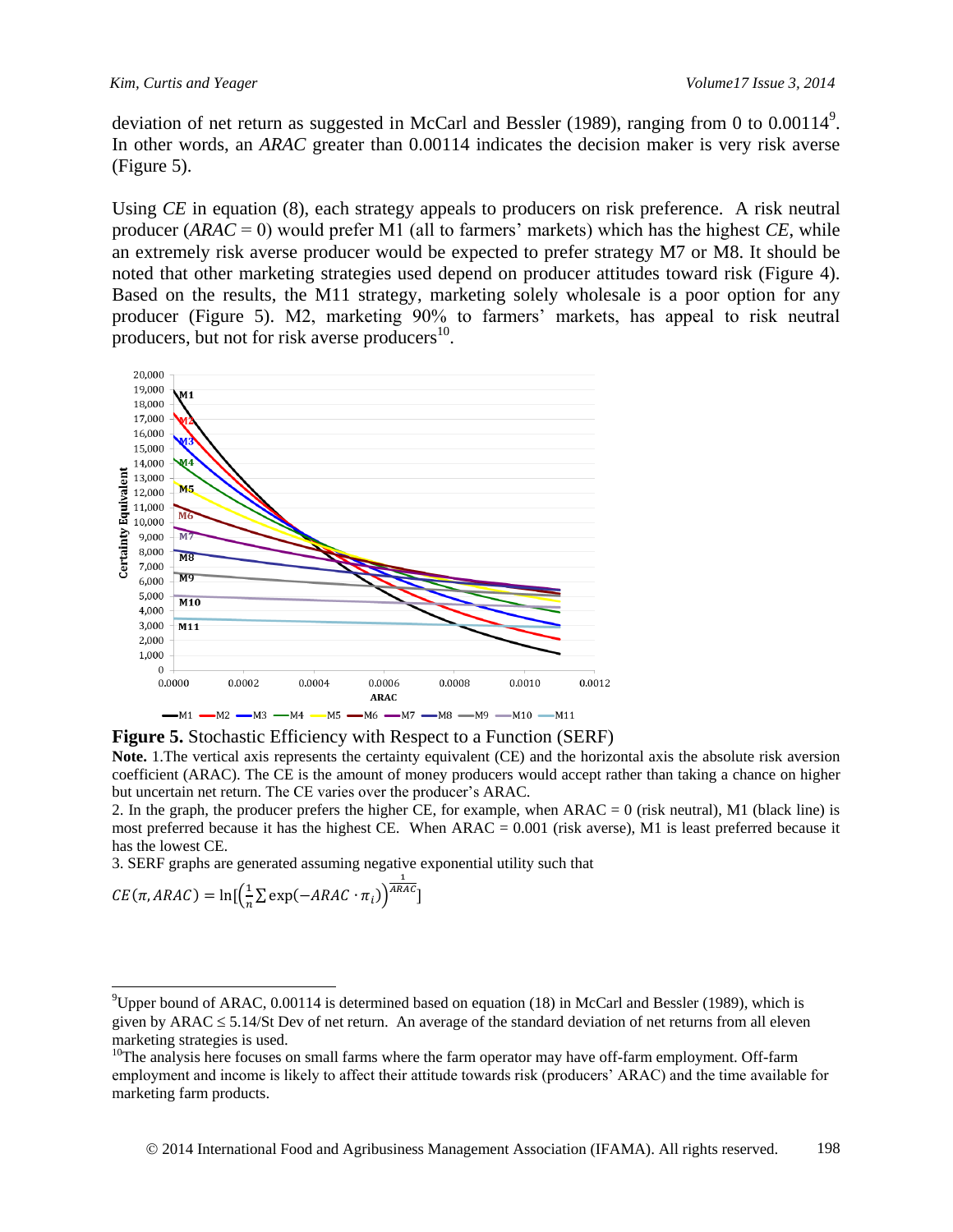Table 4 summarizes the rank of each strategy based on the SERF approach and other approaches, e.g., mean only, CV, minimum only and minimax. M1, which is preferred by risk neutral producers, may have the best mean ranking, but has poor rankings for standard deviation and CV, showing there is high risk relative to the other options. M3 presents a fairly consistent option as it ranked third in mean, standard deviations, and CV, and is particularly attractive to risk averse producers as it predicts the highest relative returns in a worse-case scenario. M11 ranks poorly as its highest ranking has the lowest mean and profit levels in best and worst-case situations, but ranks first in CV.

Although the results recommend strategies M5-M7 for risk averse producers, considerations regarding financial obligations and goals, production skills and capabilities, market access, and lifestyle choice must be made. For example, a risk averse producer may prefer a strategy similar to M7, but may have to rely heavily on farmers' markets until they are able to secure an appropriate contract with a restaurant or grocer.

|                                      |              |           |      |            |                | <b>SERF</b>        |             |
|--------------------------------------|--------------|-----------|------|------------|----------------|--------------------|-------------|
|                                      | <b>Mean</b>  | <b>CV</b> | Min  | <b>Max</b> | <b>Risk</b>    | <b>Rather</b>      | <b>Risk</b> |
|                                      | Only         |           | Only | Only       | <b>Neutral</b> | <b>Risk Averse</b> | Averse      |
| M1. All to Farmers' Market (FM)      | 1            | 11        | 11   | 11         | 1              |                    | 11          |
| $M2.90$ to FM and 10 to W            | $\mathbf{2}$ | 10        | 10   | 10         |                | h                  | 10          |
| $M3.80$ to FM and 20 to W            |              |           | 9    | 9          |                |                    |             |
| $M4$ , 70 to FM and 30 to W          |              | 8         | 8    |            |                |                    |             |
| $M5.60$ to FM and 40 to W            |              |           |      |            |                |                    |             |
| M <sub>6</sub> .50 to FM and 50 to W | 6            | 6         |      | 6          | 6              |                    |             |
| $M7.40$ to FM and 60 to W            |              |           |      |            |                |                    |             |
| M8. 30 to FM and 70 to W             | 8            |           |      |            |                |                    |             |
| $M9. 20$ to FM and 80 to W           | 9            |           |      | 3          | 9              | 9                  |             |
| $M10.10$ to FM and 90 to W           | 10           |           | 3    |            | 10             | 10                 |             |
| M11. All to Wholesale (W)            |              |           | n    |            | 11             |                    |             |

#### **Table 4.** Summary of rankings

**Note.** 1. Rankings - Mean only: largest mean; CV: smallest CV; Minimum only: largest minimum; Minimax: smallest range between mean and minimum; Risk Neutral: ARAC = 0; Rather Risk Averse: ARAC = 0.0005; Risk Averse:  $ARAC = 0.0011$ 

2. Numbers in the table represent a ranking with the various procedures for selecting the best strategy. Number "1" indicates the best strategy under each decision making criterion. For example, with Mean Only alternative procedure, the marketing strategy M1 is the best, with SERF and risk averse the marketing strategy M7 is the best.

## **Conclusions**

In conclusion, local farmers' market produce prices and marketing costs, combined with historical yield data, were used in a simulation model to compare mean profit and variation in profit between wholesale and farmers' market marketing channels. Eleven options were chosen based upon varying levels of involvement in each channel. Simulation results were used to produce a probability distribution function and descriptive statistics that provide basic information about the expected consequences of each option. The results were then analyzed using SERF methods and ARAC coefficients, to rank each option based on a producer attitudes towards risk.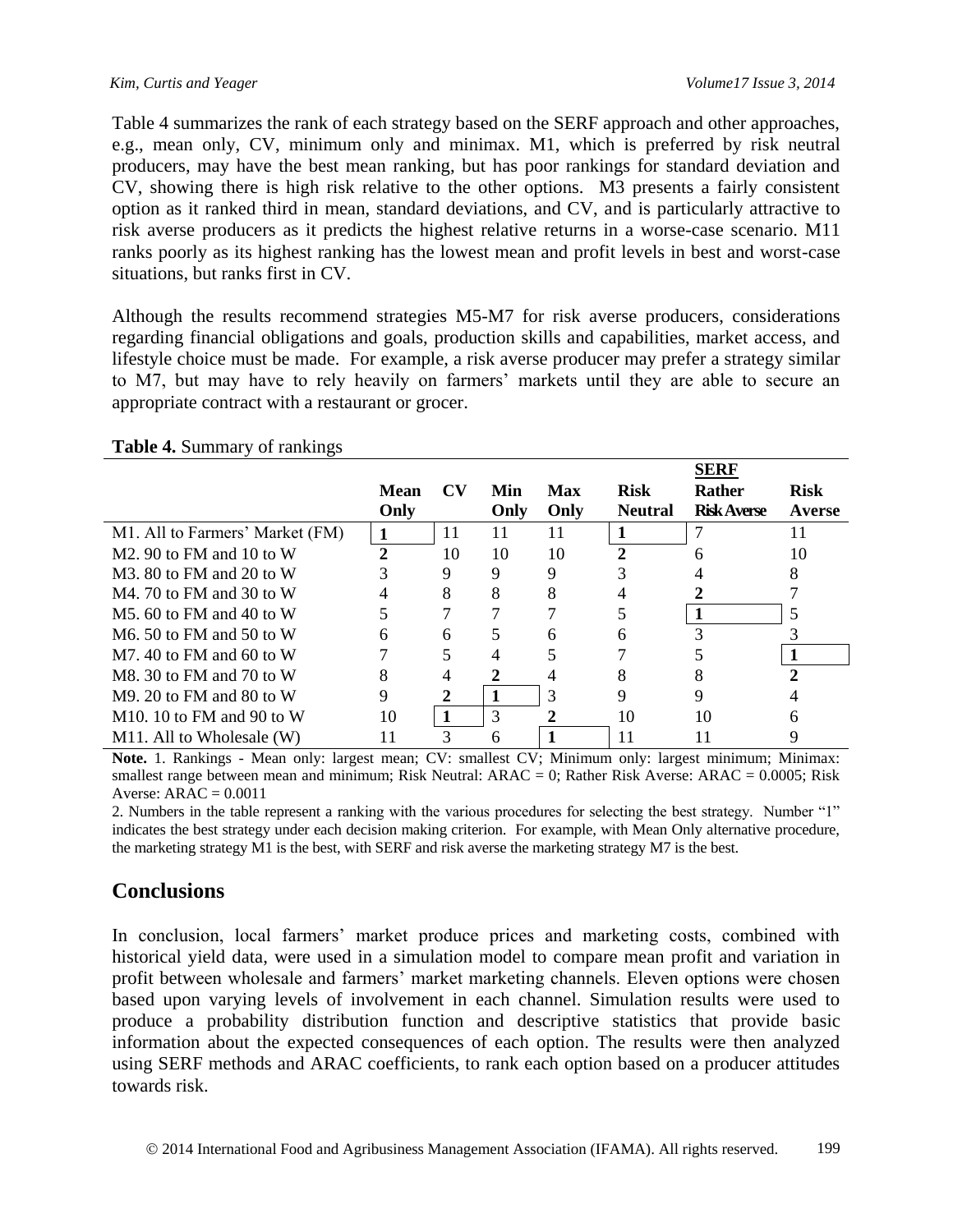The results find that M7 (marketing 40% of output through farmers' markets and 60% through wholesale channels) is the most attractive option for risk averse producers as it was consistent in mean expected profit, minimum, and variation in profit. Marketing strictly to farmers' markets, or M1, was the most attractive option for risk neutral producers as it had the highest possible return and highest mean return, but also high variability. Marketing strictly wholesale was consistently a poor choice as it had the lowest mean, but it should be noted that it ranked third in variability. The results are consistent with previous studies, such as Gunter et al. (2012) who found exclusively marketing wholesale was unprofitable for small producers. The results also suggest a mixed marketing strategy is the optimal choice, as in Hardesty and Leff (2010).

Although the analysis recommended strategy M7 for risk averse producers, small-scale producers may still prefer a more risk neutral strategy, or marketing a larger percentage through farmers' markets. This outcome likely due to past experience marketing through direct markets and/or the lack of importance of farming income due to off-farm employment. Current strategies show smaller scale producers (5 acres or less) in the region marketing approximately 80% of their produce through direct markets and the remaining 20% to restaurants (Curtis et al. 2012). Larger producers (70-100 acres) currently use a 50/50 direct/wholesale approach (Olsen and Curtis 2012).

Risk neutral producers selling primarily through direct markets should determine the feasibility of completing the number of transactions at their expected dollar value required to reach profit goals. Risk averse producers should consider the likelihood and time involved in establishing contracts, as well as managing supplies to meet both market requirements. Hardesty and Leff (2010) recommend using farmers' markets as a tool to make contacts with potential wholesale buyers, as well as establish positive recognition with end consumers to help create demand for their product.

Further studies in pricing, optimal mix of produce offered, and level of sales from farmers' markets can better inform producers. As direct marketing becomes more popular in the U.S. and attractive to small-scale producers, the level of involvement in farmers' markets and wholesale marketing channels represents a significant decision for producers. This study frames the marketing decision using a risk management perspective by quantifying and combining market and production realities specific to the Intermountain West. The results allow producers to directly compare potential marketing strategies and then consider the needs of their operation.

## **References**

- Anderson, J.R. and J.L. Dillon. 1992. *Risk analysis in dryland farming systems*. Rome, Italy: Food and Agriculture Organization of the United Nations Farming Systems Management Series No. 2.
- Bishop, C., K.R. Curtis, and M. Kim. 2010. Conserving water in arid regions: exploring the economic feasibility of alternative crops. *Agricultural Systems* 103 (8): 535-542.
- Bond, J.K., D. Thilmany, and C. Bond. 2009. What influences consumer choice of fresh produce purchase location? *Journal of Agricultural and Applied Economics* 41 (1): 61-74.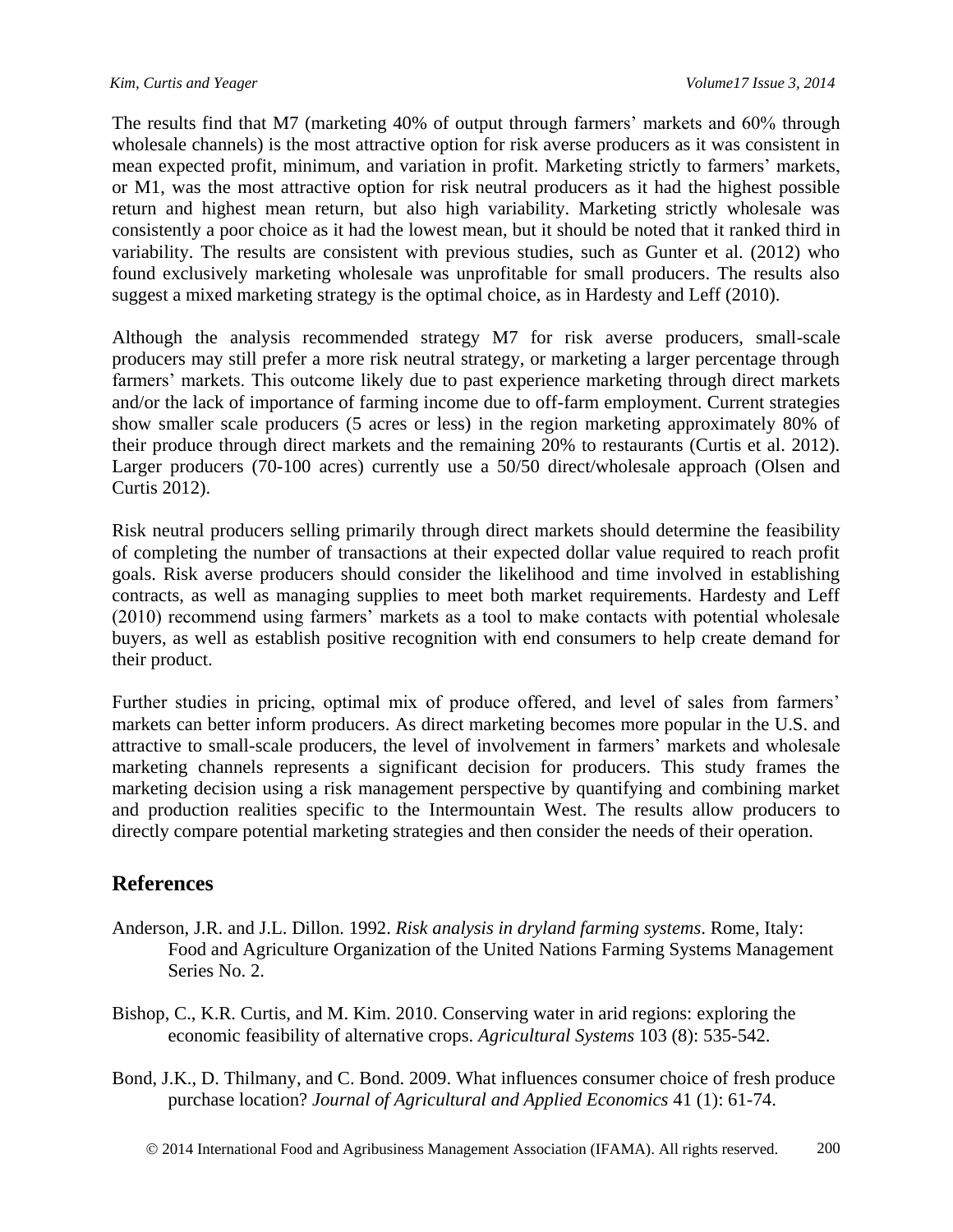- Carlson, H.L., K.M. Klonsky, and P. Livingstion. 2008. *Sample costs to produce potatoes fresh market: Klamath Basin in the Intermountain region*. A.E. Ext. University of California, Davis, PO-IR-08-1.
- Clark, J.L., R.N. Weldon, C.M. Adams, and F.F. Wirth. 2010. Risk assessment of a shrimp aquaculture investment in Florida. *Aquaculture Economics and Management* 14 (4): 332- 357
- Conner, D.S., K.B. Waldman, A.D. Montri, M.W. Hamm, and J.A. Biernbaum. 2011. Hoophouse contributions to economic viability: nine Michigan case studies. *HortTechnology* 20 (5): 877-884.
- Curtis, K.R., I. Yeager, B. Black, and D. Drost. 2012. Potential benefits of extended season sales through direct markets. *Journal of Food Distribution Research* 43 (1): 133.
- Curtis, K.R., M.W. Cowee, M-K. Kim, and T.R. Harris. 2010. Incorporating risk into quality characteristic evaluation: a cold season grass production example. *Journal of Agribusiness* 28 (1): 1-18
- Dimitri, C. and C. Greene. 2002. *Recent growth patterns in the US organic foods market*. Agriculture Information Bulletin No AIB-777, Economic Research Service/USDA.
- Donnell, J., J.T. Biermacher, and S. Upson. 2011. Economic potential of using high tunnel hoop houses to produce fruits and vegetables. Paper presented at Southern Agricultural Economic Association (SAEA) Annual Meeting, Corpus Christi, TX, February.
- Evans, G.K. and J.I. Stallmann. 2006. SAFESIM: the small area fiscal estimation simulator. In *Community policy analysis modeling,* edited by Johnson, T.G., D.M.. Otto, and S.C. Deller, 167-180. Blackwell Publishing, Ames, Iowa.
- Gifford, K. and J. Bernard. 2004. The impact of message framing on organic food purchase likelihood. *Journal of Food Distribution Research* 35 (3): 19-28.
- Govindasamy, R., J. Italia, M. Zurbriggen, and F. Hossain. 2003. Producer satisfaction with returns from farmers market related activity. *American Journal of Alternative Agriculture*  18 (2): 80-86.
- Gunter, A., D. Thilmany, and M. Sullins. 2012. What is the new version of scale efficient: a values-based supply chain approach. *Journal of Food Distribution Research* 43 (1): 27- 34.
- Hardaker, J.B. 2000. Some issues in dealing with risk in agriculture. Working paper, Graduate Department of Agricultural and Resource Economics, University of New England.
- Hardaker, J. B., R.B.M. Huirne, J.R.Anderson, and G. Lien. 2004. *Coping with risk in agriculture*. Wallingford, Oxfordshire, UK: CABI Publishing.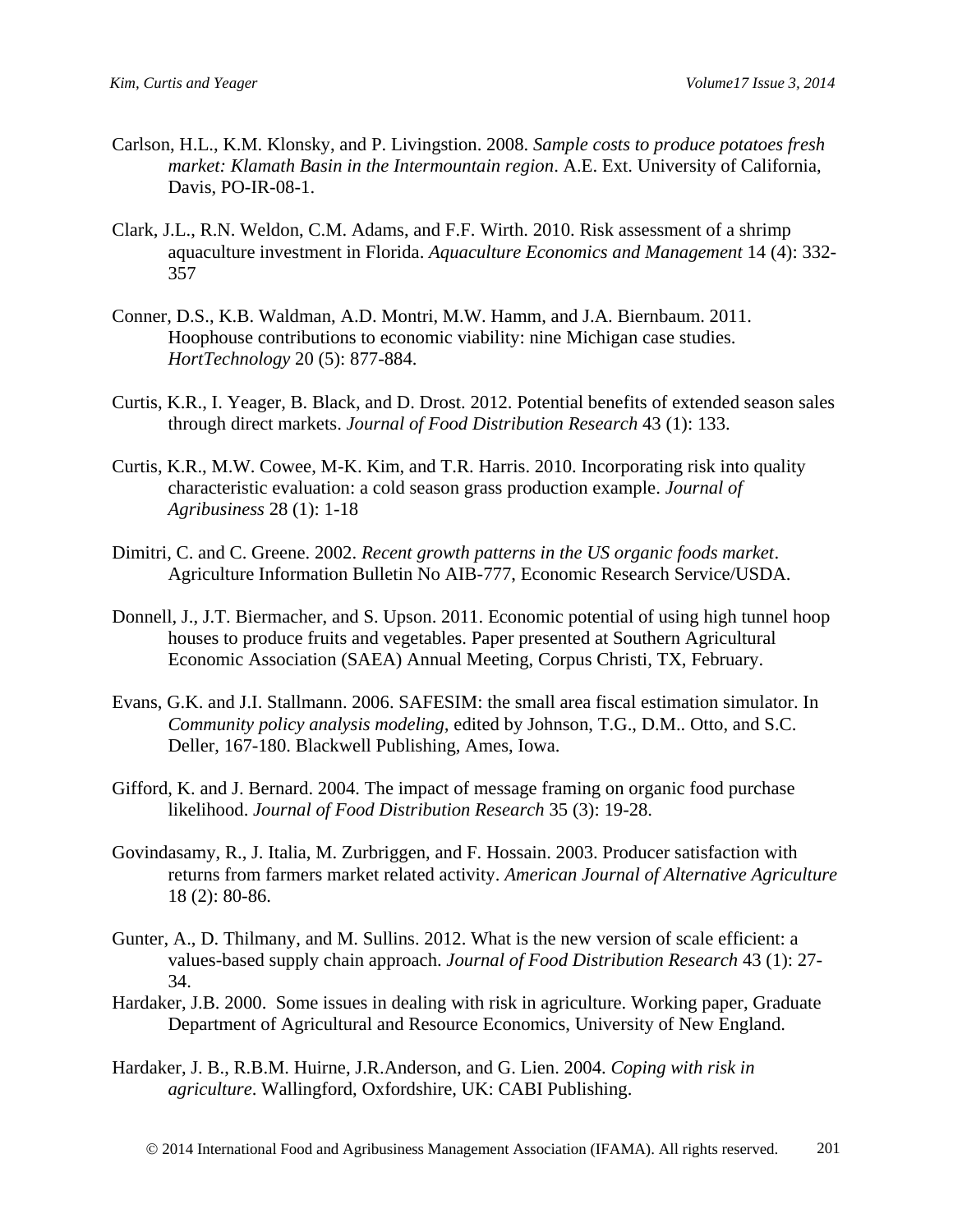- Hardesty, S. and P. Leff. 2010. Determining marketing costs and returns in alternative marketing channels. *Renewable Agriculture and Food Systems* 25 (1): 24-34.
- Harwood, J., R. Heifner, K. Coble, J. Perry, and A. Somwaru. 1999. *Managing risk in farming: concepts, research and analysis*, Agricultural Economic Report No. 774, Market and Trade Economics Division and Resource Economics Division, Economic Research Service, U.S. Department of Agriculture.
- Halter, A.N. and R. Mason. 1978. Utility measurement for those who need to know. *Western Journal of Agricultural Economics* 3 (2): 99-110.
- Hand, M. 2010. Local food supply chains uses diverse business models to satisfy demands. *Amber Waves* 8 (4): 18-23.
- Holton, G.A. 2004. Defining risk. *Financial Analysts Journal* 60 (6): 19–25.
- Kambara, K. and C. Shelley. 2002. *The California agricultural direct marketing study*, USDA-AMS and California Institute of Rural Studies, Davis, CA
- Kebede, E. and J. Gan. 1999. The economic potential of vegetable production for limited resource farmers in south central Alabama. *Journa1 of Agribusiness* 17 (l): 63-75.
- LeRoux, M., D. Streeter, M. Roth, and T. Schmit. 2010. Evaluating marketing channel options for small-scale fruit and vegetable producers. *Renewable Agriculture and Food Systems* 25 (1): 16-23.
- Lev, L. and L. Gwin. 2010. Filling in the gaps: eight things to recognize about farm-direct marketing. *Choices* 25 (1).
- Lin, W., G.W. Dean, and C.V. Moore. 1974. An empirical test of utility vs. profit maximization in agricultural productions. *American Journal of Agricultural Economics* 56 (3): 497-508.
- Loureiro, M.L. and S. Hine, 2002. Discovering niche markets: a comparison of consumer willingness to pay for local (Colorado Grown), organic, and GMO-free products. *Journal of Agricultural and Applied Economics* 34 (3): 477-487.
- Low, S.A. and S. Vogel. 2011. *Direct and intermediated marketing of local foods in the united states*. Economic Research Report No ERR-128, Economic Research Service, U.S. Department of Agriculture.
- Martinez, S., M.S. Hand, M. Da Pra, S. Pollack, K. Ralston, T. Smith, S. Vogel, S. Clark, L. Tauer, L. Lohr, S.A. Low, and C. Newman. 2010. *Local food systems*: *concepts, impacts, and issues*. Economic Research Report No ERR-97, Economic Research Service, U.S. Department of Agriculture.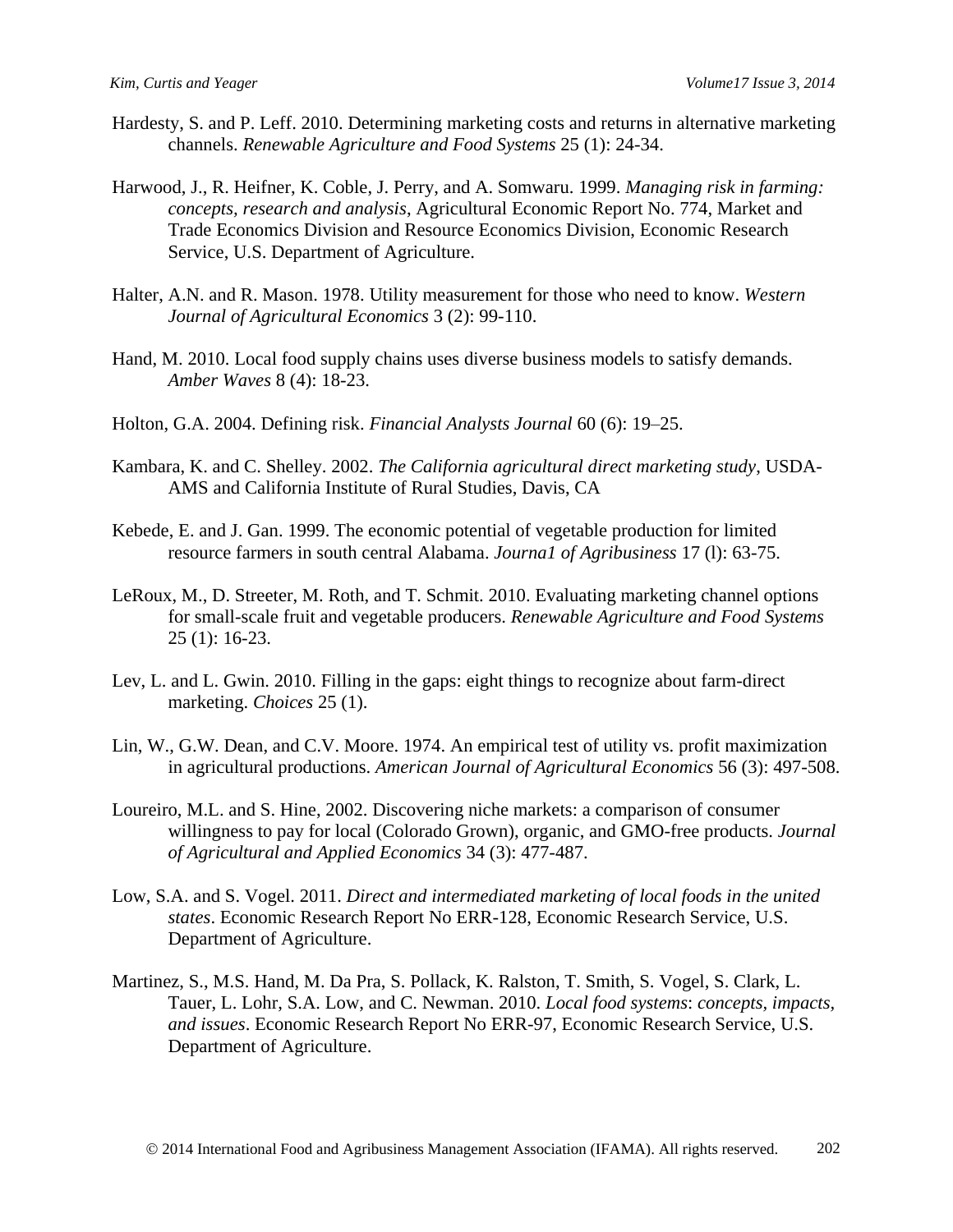- Mayberry, K. 2000. *Sample cost to establish and produce bell peppers Imperial County* 2000. A.E. Ext. University of California Cooperative Extension and Imperial County Circular 104-V, University of California, Davis, <http://coststudies.ucdavis.edu/files/bellpeppers.pdf> [accessed June 7, 2012].
- McCarl, B.A. and D.A. Bessler. 1989. Estimating an upper bound on the Pratt risk aversion coefficient when the utility function is unknown. *Australian Journal of Agricultural Economics* 33 (1): 56-63.
- Meyer, J. 1977. Choice among distributions. *Journal of Economic Theory* 14: 326-336.
- Molinar, R.H., M. Yang, K.M. Klonsky, and R.L. De Moura. 2005. *Sample costs to produce summer squash*, U.C. Small Farm Program, University of California Cooperative Extension.<http://sfp.ucdavis.edu/crops/coststudieshtml/BpSquashSummerSJV20042/> [accessed June 7, 2012].
- Olsen, S. and K. Curtis. 2012. Wasatch front mixed vegetable production costs and returns, 2012. Utah State University Fact Sheet, Applied Economics/2012-13pr. [http://extension.usu.edu/files/publications/publication/AppliedEconomics\\_2012-13pr.pdf](http://extension.usu.edu/files/publications/publication/AppliedEconomics_2012-13pr.pdf) [accessed May 15, 2014].
- Park, T. and L. Lohr. 2006. Choices of marketing channels by organic producers: accounting for selectivity effects. *Journal of Agricultural and Food Industrial Organization* 4 (1): 1-26.
- Ragland, E. and D. Tropp. 2009. *USDA national farmers market manager survey 2006*. Agricultural Marketing Service, U.S. Department of Agriculture. <http://www.ams.usda.gov/AMSv1.0/getfile?dDocName=STELPRDC5077203> [accessed June 15, 2012].
- Rayburn, E. 2012. *Enterprise budgets*. West Virginia University Extension Service. <http://www.caf.wvu.edu/~forage/enterprise/enterprise.htm> [accessed July 12, 2012].
- Richardson, J.W., B.K. Herbst, J.L. Outlaw, and R. Chope Gill II. 2007a. Including risk in economic feasibility analyses: the case of ethanol production in Texas. *Journal of Agribusiness* 25 (2): 115-132.
- Richardson, J.W., J.L. Lemmer, and J.L. Outlaw. 2007b. Bio-ethanol production from wheat in the winter rainfall region of South Africa: a quantitative risk analysis. *International Food and Agribusiness Management Review* 10 (2): 181-204.
- Richardson, J.W. 2006. *Simulation for applied risk management*. Unnumbered Staff Report, Department of Agricultural Economics, Agricultural and Food Policy Center, Texas A&M University, College Station, Texas.